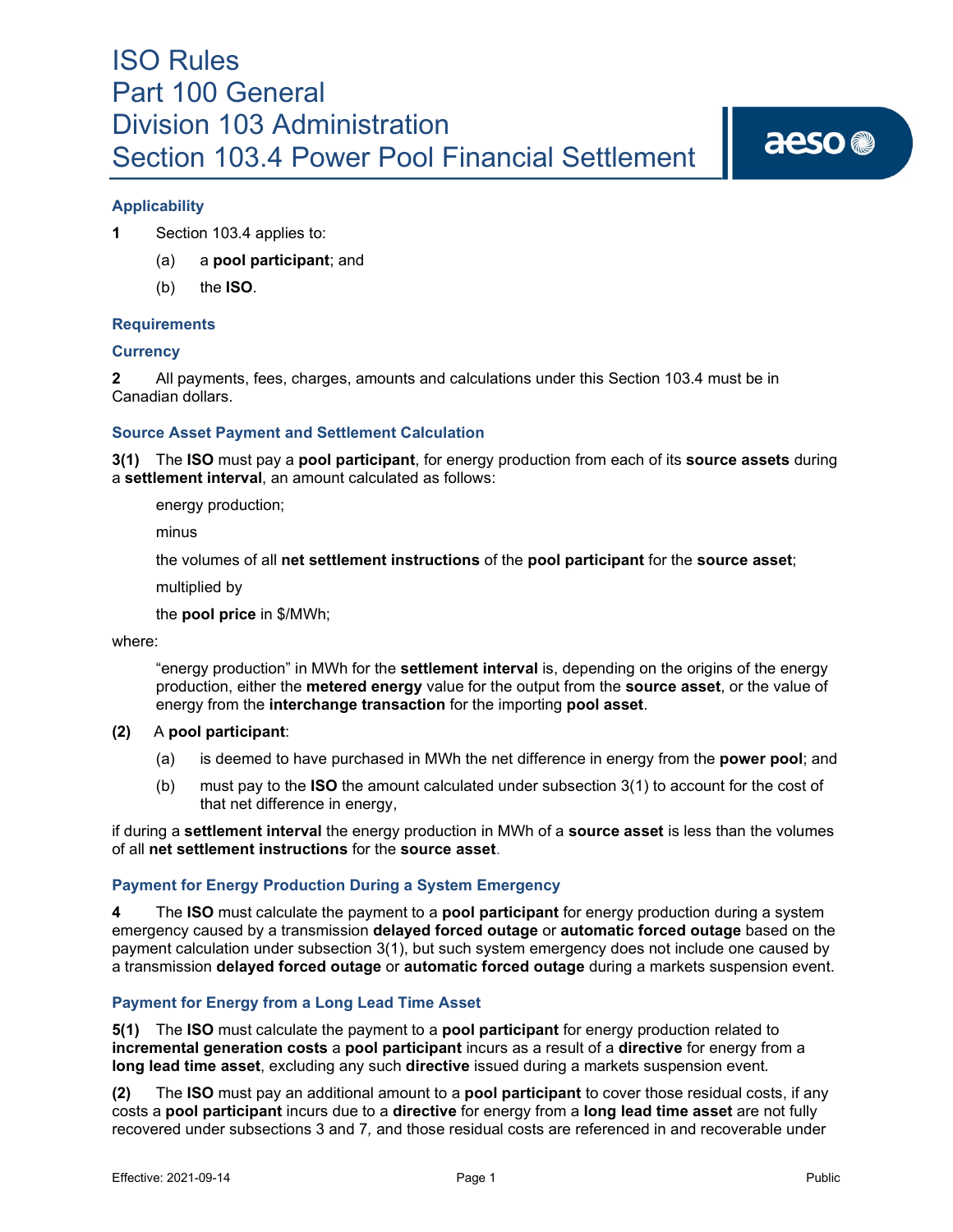the definition of **incremental generation costs**.

### **Payment for Cancellation of an Outage**

**6(1)** The **ISO** must, subject to subsection 11 of Section 306.5 of the **ISO rules**, *Generation Outage Reporting and Coordination*, pay a **pool participant** or **legal owner** of a generating **source asset** for **incremental generation costs** a **pool participant** or **legal owner** incurs as a result of complying with a **directive** to cancel an outage.

**(2)** The **ISO** must calculate the payment referred to subsection 6(1) based on the information a claimant provides to the **ISO** in accordance with the provisions of subsection 11 of Section 306.5 of the **ISO rules**, *Generation Outage Reporting and Coordination*.

### **Payment to a Supplier on the Margin**

**7(1)** The **ISO** must pay an uplift payment to a **pool participant** with a **source asset** that has delivered energy pursuant to a **dispatch** during a **settlement interval** if during the **settlement interval**:

- (a) the **ISO** issues a **dispatch** for an **operating block** related to the **source asset**;
- (b) the **offer** price for the **operating block** is greater than the **pool price**;
- (c) the energy production of the **source asset** is greater than the sum of the energy that is included in a **dispatch** for all **operating blocks** with an **offer** price below the **offer** price of the **operating block** referred to in subsections 7(1)(a) and (b); and
- (d) the **ISO** has not made a **transmission constraint rebalancing** payment to a **pool participant** for that **dispatch**.

**(2)** The **ISO** must, for each eligible **operating block**, calculate any uplift payment made under subsection 7(1) as follows:

(a) If A minus B is less than or equal to C minus B, then the uplift payment equals:

(A minus B) multiplied by (D minus the **pool price)**; or

(b) If A minus B is greater than C minus B, then the uplift payment equals:

(C minus B) multiplied by (D minus the **pool price)**;

where:

- "A" is the energy production in MWh of the **source asset** in the **settlement interval**;
- "B" is the sum of the energy in MWh in the **settlement interval** included in the **dispatch** of all **operating blocks** of the **source asset** with **offer** prices less than the **offer** price of the **operating block** that is eligible for uplift payment;
- "C" is the sum of the energy in MWh in the **settlement interval** included in the **dispatch** of all **operating blocks** of the **source asset** up to and including that portion of an **operating block** eligible for uplift payment; and
- "D" is the **offer** price associated with the MW level of energy provided by an **operating block** eligible for an uplift payment included in a **dispatch** in "C".

#### **Payment for Transmission Constraint Rebalancing**

**8** The **ISO** must, for each eligible **operating block**, make a payment to a **pool participant** with a **source asset** that has delivered additional energy for **transmission constraint rebalancing** as per 2(2)(b)(ii) of Section 302.1 of the **ISO rules**, *Real Time Transmission Constraint Management* during a **settlement interval**, calculated as follows: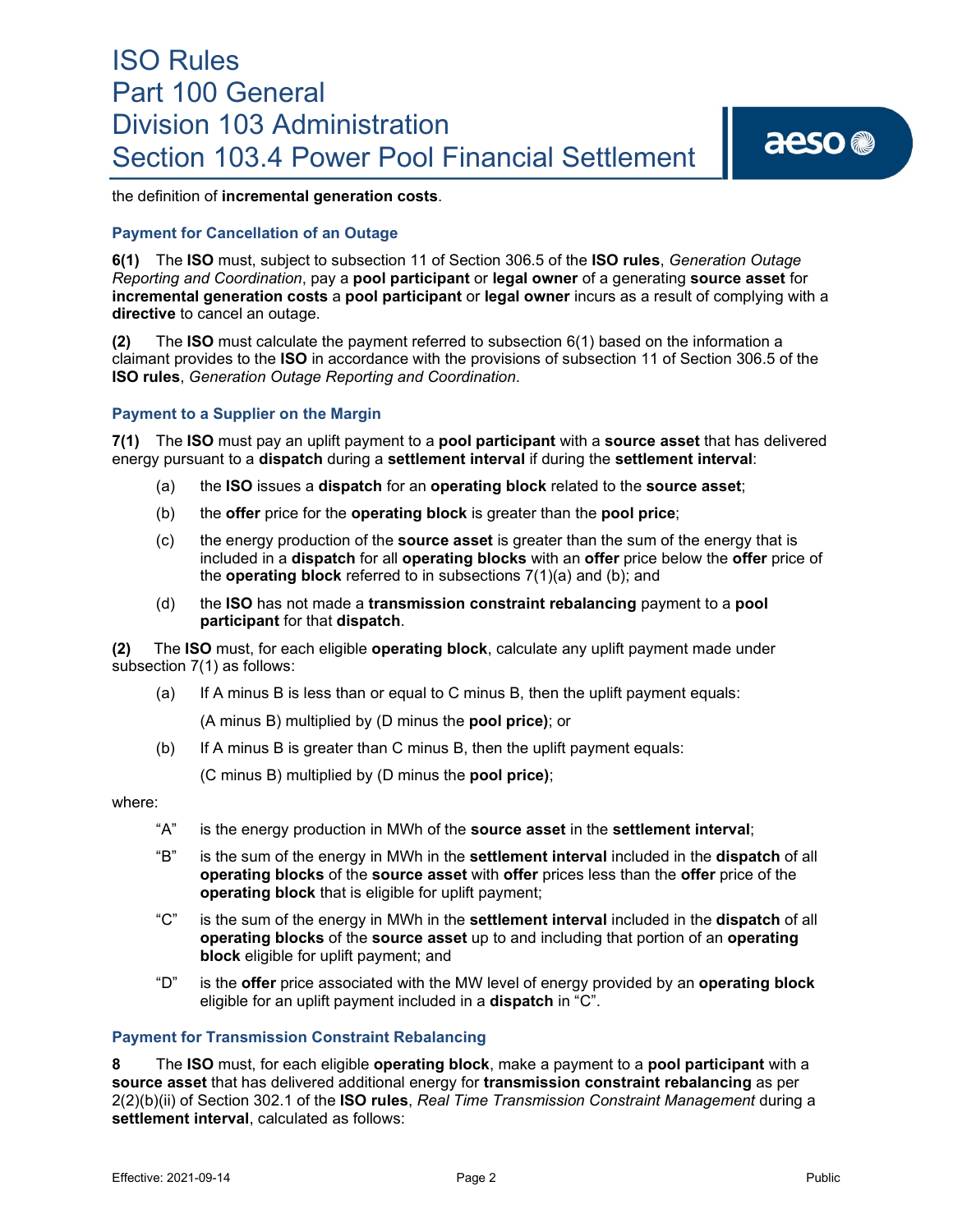

(a) If A minus B is less than or equal to C minus B, then the **transmission constraint rebalancing** payment equals:

(A minus B) multiplied by (D minus the **pool price**); or

(b) If A minus B is greater than C minus B, then the **transmission constraint rebalancing** payment equals:

(C minus B) multiplied by (D minus the **pool price**);

### where:

- "A" is the energy production in MWh of the **source asset** in the **settlement interval**;
- "B" is the sum of the energy in MWh in the **settlement interval** included in the **dispatch** of all **operating blocks** of the **source asset** with **offer** prices less than the **offer** price of the **operating block** that is eligible for a **transmission constraint rebalancing** payment;
- "C" is the sum of the energy in MWh in the **settlement interval** included in the **dispatch** of all **operating blocks** of the source asset up to and including that portion of an **operating block** eligible for a **transmission constraint rebalancing** payment; and
- "D" is the **offer** price associated with the MW level of energy provided by an **operating block**  eligible for a **transmission constraint rebalancing** payment included in a **dispatch** in "C".

## **Payment for Dispatch Down Service**

**9** The **ISO** must pay a **dispatch down service** payment to a **pool participant** with a **source asset** that has provided **dispatch down service** during a **settlement interval**, calculated as follows:

**dispatch down service** price;

multiplied by

**dispatch down service** quantity;

multiplied by

**dispatch down service** time;

divided by

60 minutes;

where:

"**dispatch down service** price" is the system marginal price plus the **offer** price for the **dispatch down service**, the sum of which must be greater than or equal to zero for the **settlement interval**;

"**dispatch down service** quantity" is the amount of energy in MW included in the **dispatch** to a **pool participant** for **dispatch down service** in the **settlement interval**; and

"**dispatch down service** time" is the number of minutes set out in the **dispatch** for the **source asset** for **dispatch down service** in the **settlement interval**.

# **Dispatch Down Service Charge**

**10** A **pool participant** must, if the **ISO** makes any **dispatch down service** payments under subsection 9 for that **settlement interval**, pay the **ISO** a **dispatch down service** charge, calculated as follows:

energy production;

multiplied by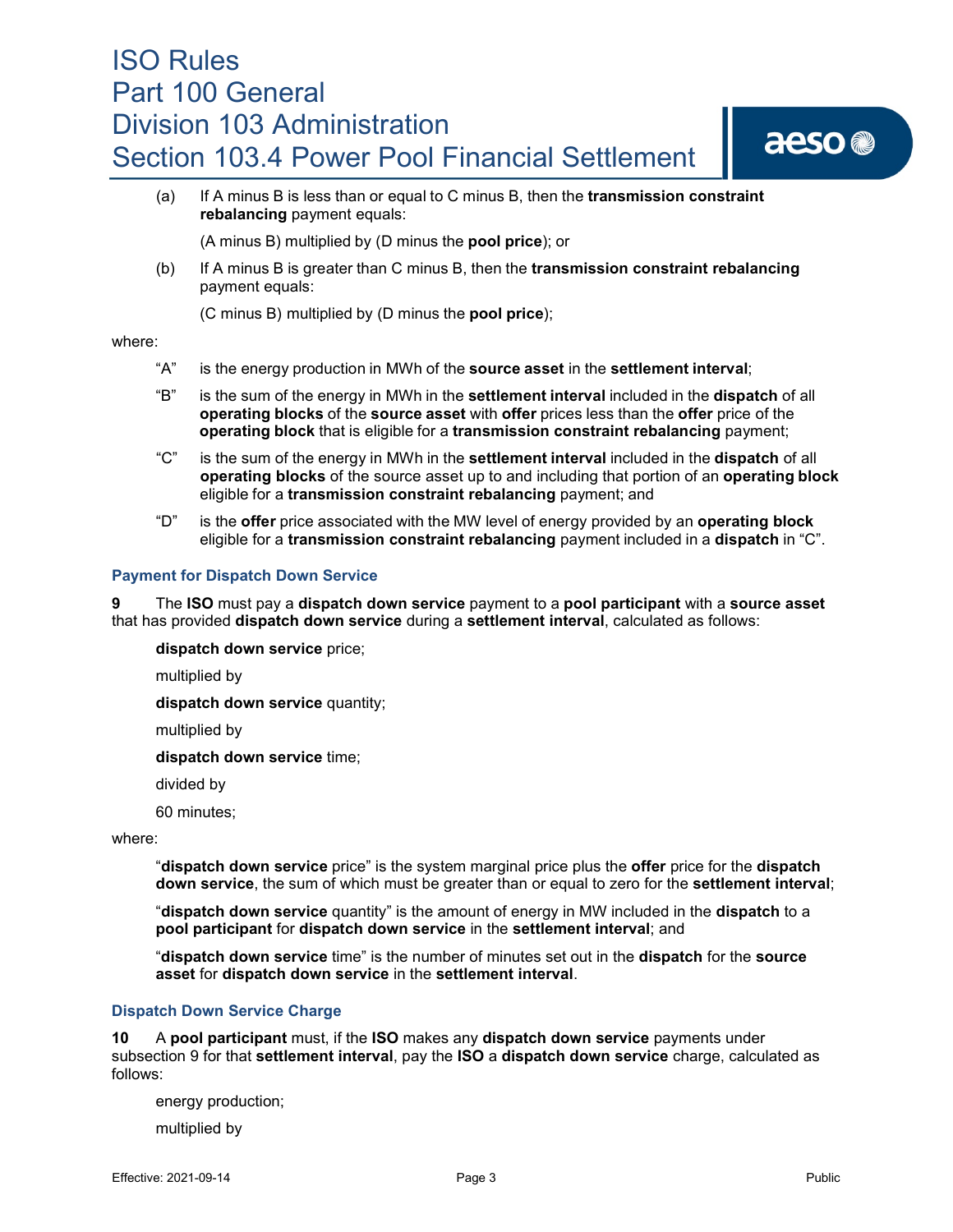the sum of all **dispatch down service** payments;

divided by

the sum of all energy production;

where:

"**dispatch down service** payments" are the payments calculated and paid under subsection 8; and

"energy production" is denoted in MWh for a **settlement interval** and is the **metered energy** value for the output from the **source asset**.

### **Sink Asset Calculation and Payment**

**11(1)** A **pool participant** with one or more **sink assets** must pay the **ISO** for the energy each **sink asset** consumes in a **settlement interval**, calculated as follows:

**sink asset** energy consumption;

minus

the volume of all **net settlement instructions** of a **pool participant** for the **sink asset**;

multiplied by

the **pool price**;

where:

"**sink asset** energy consumption" for the **settlement interval** is, depending on the origins of the energy consumption, either the **metered energy** value for the **pool asset** originating from **load**, or the value of energy from the **interchange transaction** for the exporting **pool asset**.

**(2)** A **pool participant** is deemed to have sold the MWh net difference in energy to the **power pool** if, for the **settlement interval**, the **sink asset** energy consumption is less than the volumes of all **net settlement instructions**.

**(3)** The **ISO** must pay a **pool participant** the amount calculated under subsection 11(1) to account for the cost of that net difference in energy if, for the **settlement interval**, the **sink asset** energy consumption is less than the volumes of all **net settlement instructions**.

### **Charge for Cost of Energy from a Long Lead Time Asset**

**12** The **ISO** must include as a line item in any **power pool** statement any charge to a **pool participant**  under subsection 6 of Section 103.6 of the **ISO rules**, *ISO Fees and Charges* for the **ISO** to recover any costs associated with a **directive** for energy from a **long lead time asset**.

#### **Allocation of Charges for Payments to a Supplier on the Margin**

**13** A **pool participant** must, if, for any **settlement interval**, the **ISO** has paid a **pool participant** an uplift payment in accordance with subsection 7, pay the **ISO** a supplier on the margin charge, calculated as follows:

the sum in dollars of all uplift payments;

multiplied by

the energy consumption of a **pool participant**;

divided by

the sum of energy consumption of all **pool participants**.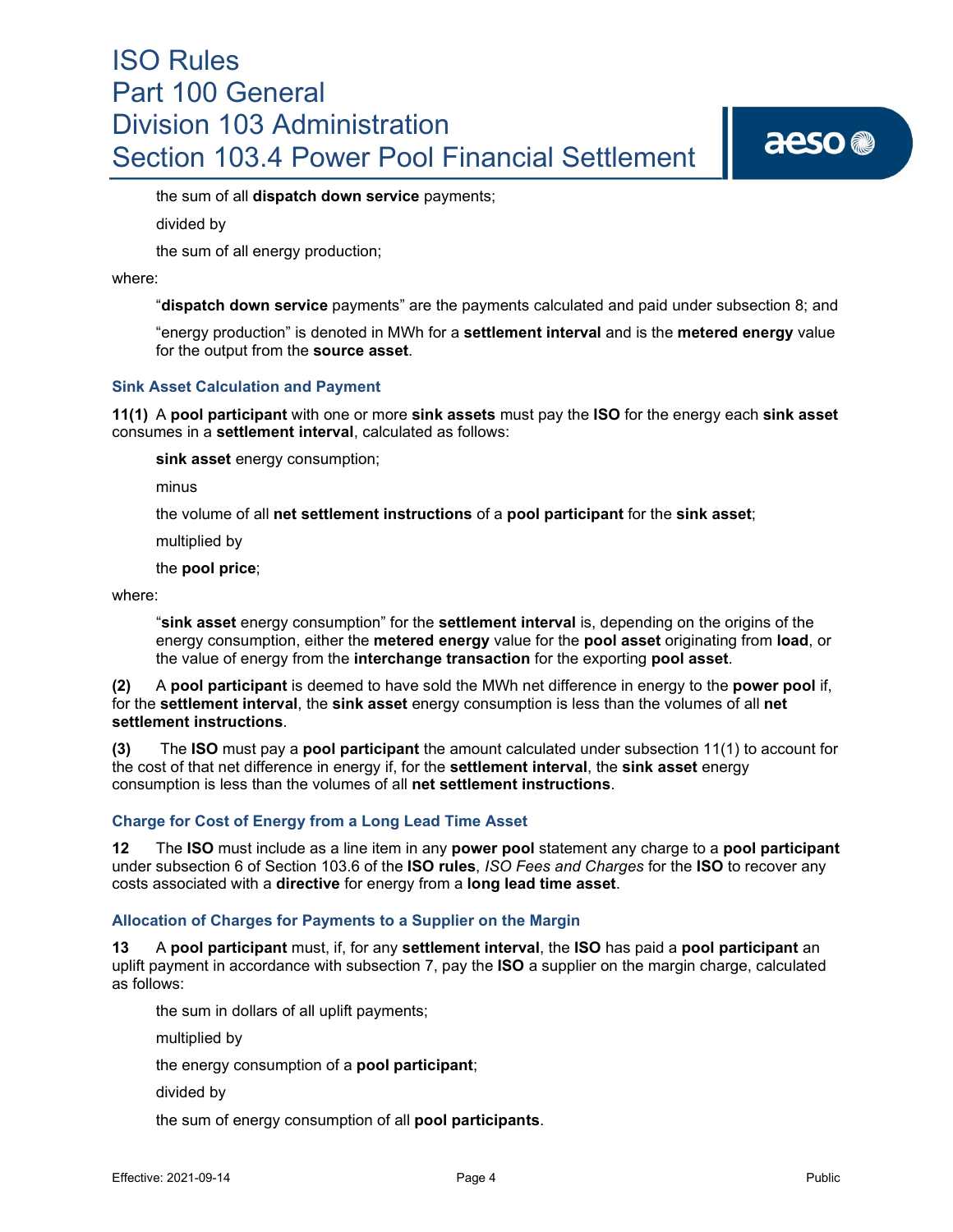## **Post Final Adjustments for Load Settlement**

**14** The **ISO** must include post final adjustments in the final **power pool** statement for a **settlement period**, but if the **ISO** does not receive all information from a **load settlement agent** within the time periods set out in the post final adjustment schedule posted on the AESO website, then the **ISO** must include any remaining post final adjustments for that **settlement period** in the final **power pool** statement for the next **settlement period**.

### **Other Post Final Adjustments**

**15(1)** The **ISO** must make post final adjustments for any energy production or energy consumption calculations for a **settlement period** if there are adjustments to metering data required after the **month** of determination on a final basis.

**(2)** The **ISO** may charge a **pool participant** interest in calculating post final adjustments if the adjustments to metering data are a result of the **pool participant**'s failure to comply with applicable requirements relating to metering, calculated on a simple basis using a rate equal to the Bank of Canada's Bank Rate plus 1.5%.

### **Energy Market Trading Charge**

**16** The **ISO** must include, as a line item in any **power pool** statement to a **pool participant**, the energy market trading charge.

### **Pool Statement**

**17(1)** The **ISO** must issue on the AESO website:

- (a) a preliminary **power pool** statement on the 5th business day after the last day of each **settlement period**; and
- (b) a final **power pool** statement on the 15th business day after the end of each **settlement period**, to each **pool participant**.
- **(2)** The **ISO** must include the following line items on the preliminary and final **power pool** statements:
	- (a) the amount of energy a **pool participant** purchases and supplies and the payment calculation for that energy determined on:
		- (i) an initial basis for that **settlement period**;
		- (ii) an interim basis for the 2 **months** prior to that **settlement period**; and
		- (iii) a final basis for the 4 **months** prior to that **settlement period**;
	- (b) the energy market trading charge amount allocable to the **pool participant** as calculated in accordance with subsection 5 of Section 103.6 of the **ISO rules**, *ISO Fees and Charges*;
	- (c) any payment default charge amount allocable to the **pool participant** as calculated in accordance with subsection 7 of Section 103.6 of the **ISO rules**, *ISO Fees and Charges*, including details regarding the calculation of the payment default charge as allocated to that **pool participant**, or any refund of that default charge amount;
	- (d) any other **ISO fees** and charges under Section 103.6 of the **ISO rules**, *ISO Fees and Charges,* including the pool participation fee, digital certificate charges, and records and data provision charges;
	- (e) any interest, late payment or other costs or charges under Section 103.7 of the **ISO rules**, *Financial Default and Remedies*;
	- (f) the net amount either owing to or by the **pool participant**; and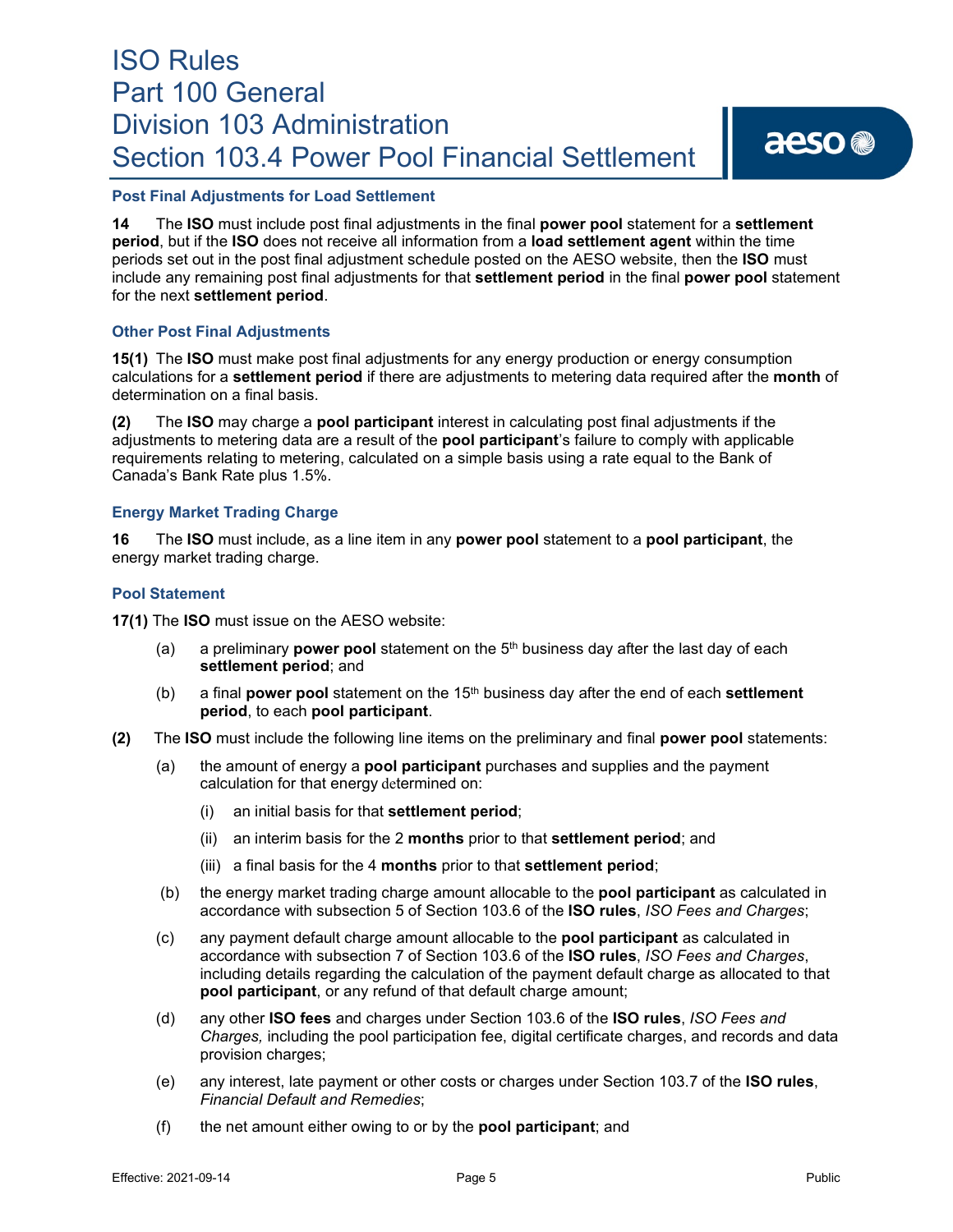(g) such other information as the **ISO** considers appropriate.

**(3)** The **pool participant** must contact the **ISO** to request the final **power pool** statement if the AESO website is not available on the 15<sup>th</sup> **business day** referred to in subsection 17(1).

## **Pool Settlement Date and Payment Obligations**

**18(1)** The **ISO** must use, as the settlement date for a **settlement period**, the 20th **business day** following the last day of that **settlement period**.

**(2)** The **ISO** must, each January, publish on the AESO website the calendar dates which are settlement dates for the current and next calendar year, being the dates for the financial settlement for the final **power pool** statements and the **ISO tariff**.

**(3)** A **pool participant** must, subject to subsection 19, pay to the **ISO** the net dollar amount it owes no later than the specified settlement date for a **settlement period**.

**(4)** The **ISO** must, if the **ISO** owes a net dollar amount to a **pool participant**, as set out in the final **power pool** statement for the **settlement period**, pay a **pool participant** that amount by the settlement date.

**(5)** A **pool participant** must make full payment of the net amount a **pool participant** owes as set out in the final **power pool** statement, whether or not any such amounts are under dispute.

- **(6)** A **pool participant** may provide early payment for a **settlement period**:
	- (a) if authorized by the **ISO** in its sole discretion;
	- (b) in the manner the **ISO** specifies; and
	- (c) if the early payment is received no later than the date and time the **ISO** specifies.

**(7)** The **ISO** may, notwithstanding subsection 18(4), withhold payment associated with erroneous metering data to a **pool participant** if the **ISO** determines an error in metering data is the result of the **pool participant**'s failure to comply with applicable requirements relating to metering, until such error is corrected by a **pool participant** to the satisfaction of the **ISO**.

### **Acceleration in Pool Settlement Dates Due to Payment Default**

**19(1)** The **ISO** may require that a **pool participant** pay the **ISO** 1 day early for the next 6 **settlement periods** if a **pool participant** has:

- (a) in its first calendar year of **pool participant** registration, defaulted in the payment for a **settlement period** 1 time; or
- (b) after its first calendar year of **pool participant** registration, defaulted in the payment for any **settlement period** 2 times over 12 **settlement periods**.

**(2)** A **pool participant** that is required to pay early under subsection 19(1) may return to using the regular settlement date after the end of the 6 **settlement periods** if the **pool participant** does not commit any further default in payment during the 6 **settlement periods** referred to in subsection 19(1).

**(3)** The **ISO** may require that a **pool participant** pay the **ISO** 2 days early for the next 12 settlement dates if a **pool participant** that is already required to pay 1 day early commits another default in payment during the time it is required to pay early.

**(4)** A **pool participant** that is required to pay early under subsection 19(3) may return to using the regular settlement date after the end of the 12 **settlement periods** if the **pool participant** does not commit any further default in payment during the 12 **settlement periods** referred to in subsection 19(3).

**(5)** The **ISO** may implement the accelerated payment obligations under this subsection 19 in addition to any other rights and remedies of the **ISO** in accordance with Section 103.7 of the **ISO rules**, *Financial*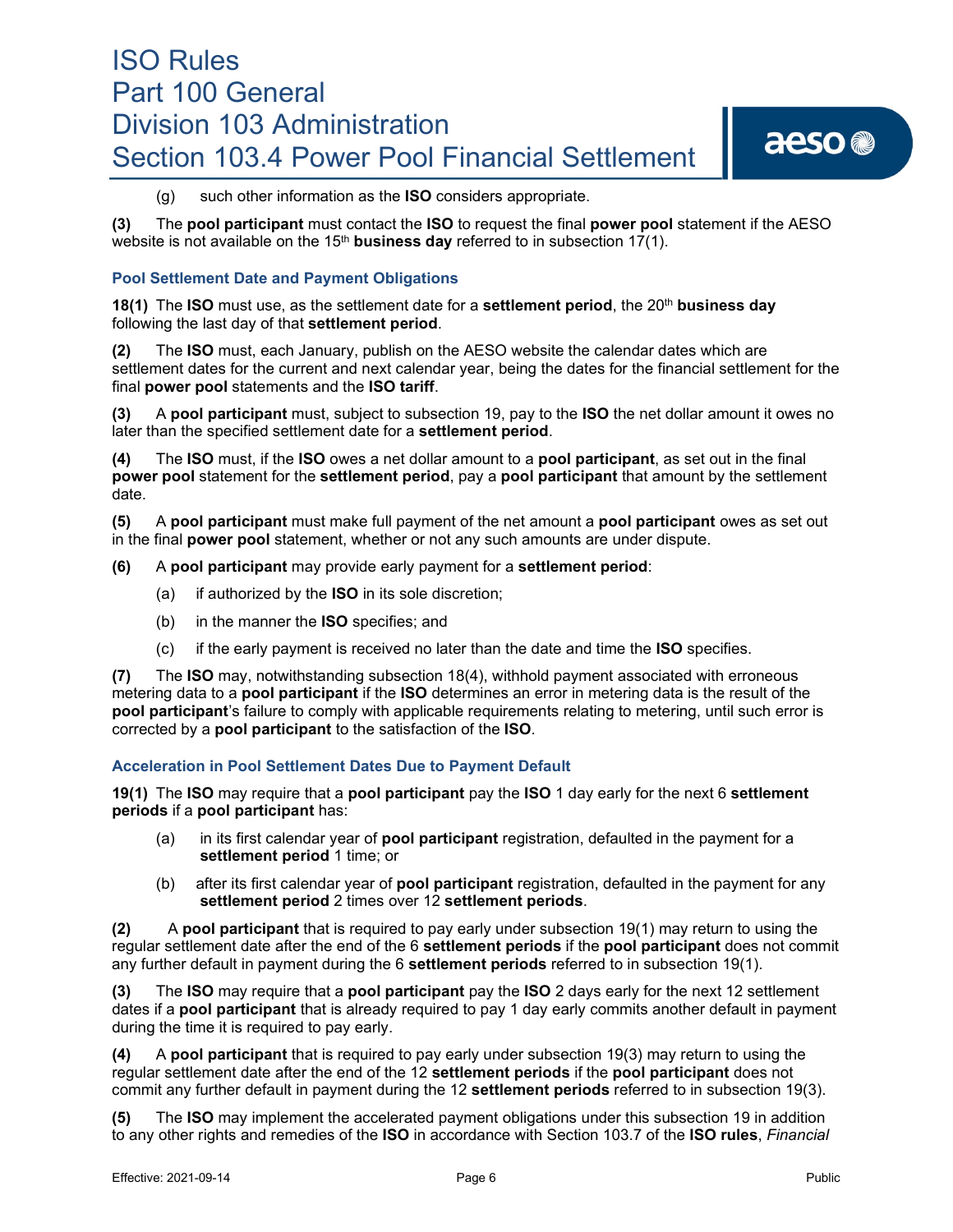

*Default and Remedies*, with regard to any payment default by a **pool participant**.

### **Interest and Other Late Payment Costs and Charges**

**20** A **pool participant** must pay interest, a late payment charge, and any other costs and charges in accordance with the provisions of Section 103.7 of the **ISO rules**, *Financial Default and Remedies*, if a **pool participant** fails to pay on or before a settlement date any outstanding **financial obligation** dollar amount owing to the **ISO** as set out in any of the **pool participant**'s final **power pool** statements.

### **Payment**

**21** A **pool participant** must, notwithstanding subsection 18(6) or any written dispute submitted pursuant to subsection 23(1), pay to the **ISO** any net dollar amount the **pool participant** owes, as set out in its final **power pool** statement, and do so in the manner the **ISO** specifies.

### **Prepayment Procedures**

**22(1)** A **pool participant** may prepay in the manner the **ISO** specifies.

**(2)** The **ISO** may apply any prepayment amount, in whole or in part, against any outstanding **financial obligations** of that **pool participant**.

### **Disputes**

**23(1)** A **pool participant** may submit a written dispute notice to the **ISO** if a **pool participant** determines that there is an error the content of a final **power pool** statement that the **ISO** has issued in accordance with subsection 17(1)(c).

**(2)** A **pool participant** must submit any written dispute notice pursuant to subsection 23(1) in accordance with the timelines posted on the AESO website.

**(3)** A **pool participant** and the **ISO** must make reasonable efforts to resolve any written dispute submitted pursuant to subsection 23(1).

### **Power Pool Statement Adjustments for Resolved Disputes**

**24** The **ISO** must, if a dispute is resolved under subsection 23(1), include resolved line item adjustments and the adjusted net amount payable by or to a **pool participant** in the next final **power pool** statement after the resolution.

## **ISO Recourse to Section 103.7** *Financial Default and Remedies*

**25** The failure of a **pool participant** to pay any dollar amount under this Section 103.4 is deemed to be a **financial obligation** default event which will allow the **ISO** to have recourse to the rights and remedies of the **ISO** under Section 103.7 of the **ISO rules**, *Financial Default and Remedies.*

### **Revision History**

| <b>Effective</b> | <b>Description</b>                                                   |
|------------------|----------------------------------------------------------------------|
| 2021-09-14       | Added subsections 15(2) and 18(7) related to errors in metering data |
|                  | Revised power pool statement requirements                            |
|                  | Revised dispute resolution process                                   |
|                  | Method of payment amended in subsections 18(6), 18(8), 21 and 22(1)  |
|                  | Administrative amendments                                            |